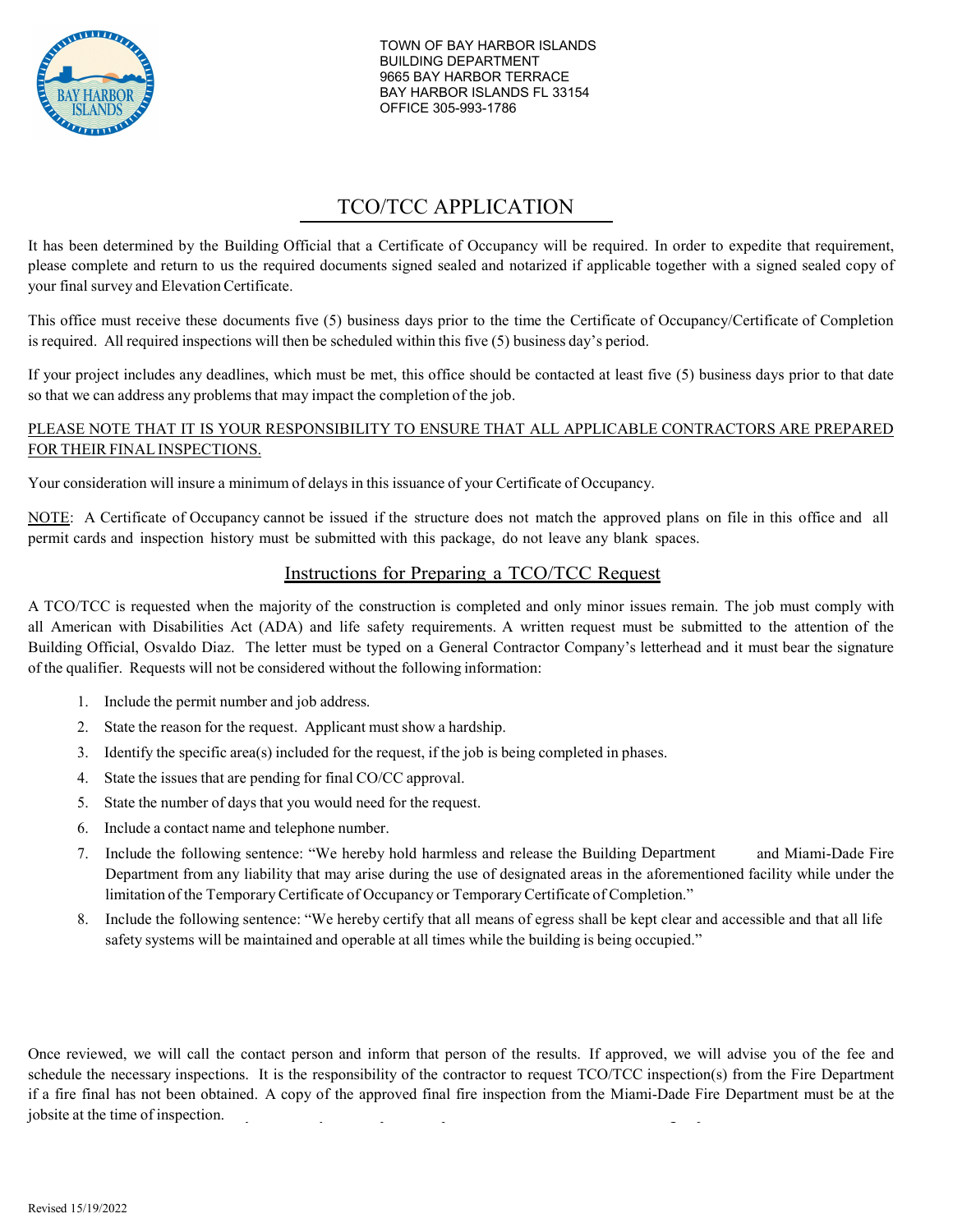

#### UNIFORM MUNICIPAL TCO/TCC INSPECTION REPORTING FORM

| Master Permit No.<br>from Municipality: 1999 |        |                                                                                                          |                     |                       | Miami-Dade County<br>Municipal Permit No. (MBLD): |                                                                                                                                                                                                                                                                                                                                                                                  |  |  |
|----------------------------------------------|--------|----------------------------------------------------------------------------------------------------------|---------------------|-----------------------|---------------------------------------------------|----------------------------------------------------------------------------------------------------------------------------------------------------------------------------------------------------------------------------------------------------------------------------------------------------------------------------------------------------------------------------------|--|--|
|                                              |        | Job Address: Unit: Unit:                                                                                 |                     |                       |                                                   |                                                                                                                                                                                                                                                                                                                                                                                  |  |  |
|                                              |        |                                                                                                          |                     |                       |                                                   | Qualifier's Phone: 2008                                                                                                                                                                                                                                                                                                                                                          |  |  |
|                                              |        |                                                                                                          |                     |                       |                                                   | Owner's Phone:                                                                                                                                                                                                                                                                                                                                                                   |  |  |
|                                              |        | have been obtained, take the signed form back to the Municipal Building Department for TCO/TCC issuance. |                     |                       |                                                   | This Uniform Municipal TCO/TCC Inspection Reporting Form is used to gather trade approvals for Temporary Certificate of Occupancy (TCO) or Completion<br>(TCC). Once validated by the Municipal Building Department personnel, the form must be present at the job site for the field inspectors. When all approvals<br>Date: $\frac{1}{\sqrt{1-\frac{1}{2}} \cdot \frac{1}{2}}$ |  |  |
|                                              |        | The Form Validated by<br>Bldg. Dept. Personnel: Print Name                                               |                     |                       | Signature                                         | All "Required" TCO/TCC inspections indicated below must be signed "Approved" before certificate issuance.                                                                                                                                                                                                                                                                        |  |  |
| 2                                            | Req'd. | Trade                                                                                                    | Inspector's<br>Name | Approval<br>Signature | Date                                              | Comments                                                                                                                                                                                                                                                                                                                                                                         |  |  |
|                                              | D      | Building                                                                                                 |                     |                       |                                                   |                                                                                                                                                                                                                                                                                                                                                                                  |  |  |
|                                              | D      | Electrical                                                                                               |                     |                       |                                                   |                                                                                                                                                                                                                                                                                                                                                                                  |  |  |

|   | ________     |  |  |
|---|--------------|--|--|
| D | Fire         |  |  |
| D | Mechanical   |  |  |
| D | Plumbing     |  |  |
| D | Public Works |  |  |
| D | Zoning       |  |  |
| D | Other        |  |  |

Important Note: The TCO/TCC is not valid and building and/or space may not be occupied unless signed by the Building Official. Occupying the building and/or space without obtaining a TCO/TCC issued by the Municipal Building Department is prohibited and is in violation of the Florida Building Code Section 110.3.

Building Official's Approval: Date: Date:

D 1<sup>st</sup> TCO/TCC D Extension TCC/TCO Duration:

Conditions of TCO/TCC: 3

• If Master Permit expires, the TCO/TCC will automatically be revoked and the space must be vacated.

• A TCO/TCC may be revoked if any action by the contractor, owner or tenant creates any code violation affecting the proper occupancy of the area.

• Any TCO/TCC that expires without renewal or has been revoked can result in a notice of violation, civil violation and/or disconnection of utility services.

Other conditions: